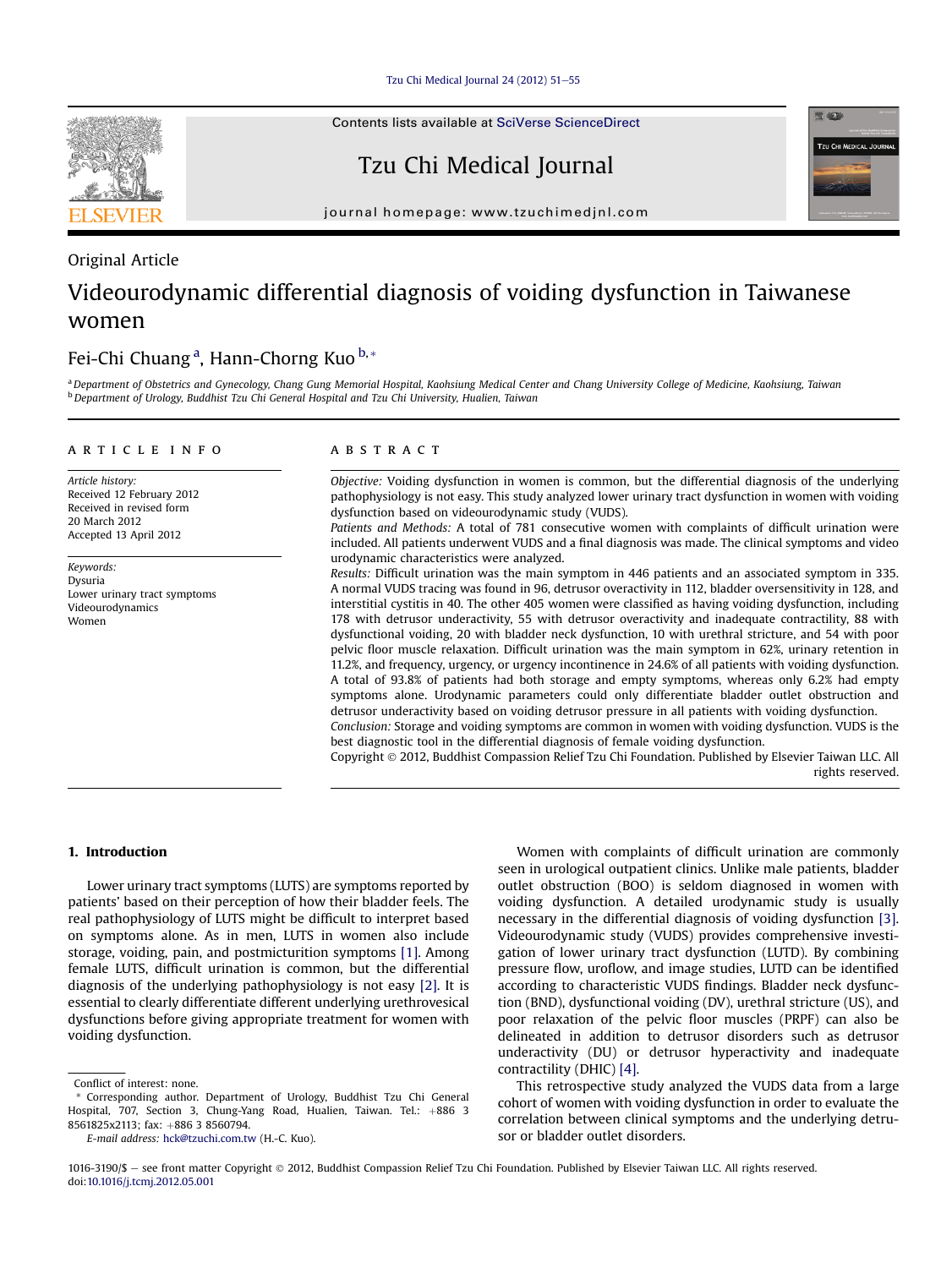#### 11. Patients and methods

The patients included in this study were from a total of 1605 consecutive women who had undergone first time VUDS for LUTS from August 1996 to July 2010. Approval for the study and data collection was obtained from the Institutional Review Board of the hospital. Patients with a complaint of difficult urination were selected for the study. Patients with chronic urinary tract infection (UTI), urodynamic stress urinary incontinence, pelvic organ prolapse, frank neurogenic voiding dysfunction, previous lower urinary tract surgery, previous antiincontinence surgery, a previously established diagnosis of interstitial cystitis/painful bladder syndrome (IC/PBS), or previous genitourinary tract malignancy were excluded from the analysis.

The LUTS were classified as storage symptoms (frequency, urgency, urgency urinary incontinence [UUI], nocturia), voiding symptoms (difficult urination, hesitancy, slow stream, intermittency, straining to void, urinary retention), pain symptoms (bladder pain, urethral pain, perineal pain), and postmicturition symptoms (terminal dribble, feeling of incomplete emptying, postmicturition leakage). Difficult urination was classified as the main symptom if patients reported it as their chief complaint. If patients complained of difficult urination in association with other main symptoms, then it was classified as an associated symptom. Methods, definitions and units conformed to the standards jointly recommended by the International Continence Society and the International Urogynecological Association, except where specifically noted [\[5\]](#page-4-0).

VUDS was performed using a multichannel urodynamic system (Life-Tech Inc., Stafford, TX, USA) and a C-arm fluoroscope (Toshiba, Tokyo, Japan). VUDS was performed before any treatment was given. The patient was positioned in the supine position and a 6-Fr dual channel urethral catheter was inserted transurethrally to record intravesical pressure and an 8-Fr rectal balloon catheter was used to record intra-abdominal pressure. VUDS was performed by infusion of warmed normal saline containing 20% Urografin at a filling rate of 30 mL/minute with the patient in a sitting position. The C-arm fluoroscope was positioned 45 degrees from the buttocks so that the urethra could be lengthened and the bladder neck, urethral sphincer, and distal urethra could be clearly identified. VUDS was repeated if abnormal findings were noted during the first examination. The first sensation of filling, full sensation, cystometric bladder capacity (CBC), detrusor pressure (Pdet), maximum flow rate (Qmax), bladder compliance, and postvoid residual (PVR) were recorded. The potassium chloride (KCl) test using 0.4 M KCl solution was performed if patients presented with increased bladder sensation (IBS) during the urodynamic study [\[6\]](#page-4-0).

A voiding Pdet of more than 35 cm  $H_2O$  was defined as high voiding pressure [\[4,7\],](#page-4-0) 10-35 cm  $H<sub>2</sub>O$  was defined as normal voiding pressure, and lower than 10 cm H2O was defined as low voiding pressure. Patients with a high or normal voiding pressure and those with a low voiding pressure and a normal flow rate were considered as having normal detrusor contractility, while those with a low voiding pressure and low flow rate and/or a large PVR (more than 150 mL) were considered to have low detrusor contractility. Bladder compliance at bladder capacity was measured by dividing the change in cystometric volume by the change in Pdet.

Detrusor overactivity (DO) was defined as urodynamic evidence of spontaneous detrusor contractions occurring during bladder filling (phasic DO) or occurring before uninhibited detrusor contraction voiding at reaching bladder capacity (terminal DO) [\[1,5\]](#page-4-0). If DO was associated with incomplete bladder emptying and a PVR of more than 150 mL, then DHIC was considered [\[8\].](#page-4-0) Patients with DO without BOO or DHIC were considered to have idiopathic DO (IDO). If patients did not have DO and the voiding Pdet was less than 10 cm  $H<sub>2</sub>O$  and they needed to void by abdominal straining or were unable to void, then DU was diagnosed.

If patients had a strong desire to void at a CBC of less than 350 mL and without occurrence of DO, then they were considered to have bladder oversensitivity [\[9\]](#page-4-0). When bladder pain was elicited during bladder filling and the KCl test showed a positive result, the VUDS finding was suggestive of IC/PBS [\[10\].](#page-4-0) If patients did not have a sensation of normal bladder fullness at a bladder capacity of more than 500 mL, then they were considered to have reduced bladder sensation. Patients with low detrusor contractility and a large PVR were classified as having DU if no DO was elicited, and they were classified as having DHIC if DO was elicited and incomplete bladder emptying was noted.

BND was diagnosed if VUDS revealed a narrow bladder neck together with a high or normal Pdet [\[11\].](#page-4-0) When VUDS showed a high Pdet, open bladder neck, and a narrow midurethra during the voiding phase, DV due to urethral sphincter discoordination was considered [\[12\].](#page-4-0) If patients had a narrow distal urethra and a low Qmax regardless of a high or normal Pdet, they were considered to have US. Patients diagnosed with US underwent cystoscopic confirmation. Patients who could not adequately relax their pelvic floor muscles and in whom VUDS showed a low voiding pressure and intermittent flow pattern were considered to have PRPF [\[4\]](#page-4-0).

The final diagnosis of LUTD was made based on the above mentioned characteristic VUDS findings. According to the VUDS results, the underlying LUTDs were classified. Storage and empty symptoms were analyzed, and the urodynamic parameters were analyzed and compared among different LUTD subgroups in women with voiding dysfunction. The patient subgroup with normal VUDS findings served as the control arm for comparison. Statistical analysis was performed by analysis of variance (ANOVA) and posthoc analysis among different LUTD subgroups. A p value of less than 0.05 was considered significant.

#### 2. Results

A total of 446 women with difficult urination as the main symptom and 335 women with this as an associated symptoms were included in this study. Table 1 lists the definitive VUDS diagnoses in all 781 women. Nonvoiding dysfunction was found in 376 women, including 96 with a normal VUDS tracing, 112 with DO, 40 with IC/PBS, and 128 with bladder oversensitivity. The other 405 (52%) women had true voiding dysfunction characterized by low detrusor contractility (including DU in 44% and DHIC in 13.6%) or bladder outlet disorders (BND in 4.9%, US in 2.5%, DV in 21.7%, PRPF in 13.3%). These results are shown in [Fig 1.](#page-2-0)

For analysis of women with true voiding dysfunction, only those with low detrusor contractility (DU and DHIC) and bladder outlet

|--|--|

| Videourodynamic classification of 781 women with difficult urination symptoms. |  |  |
|--------------------------------------------------------------------------------|--|--|
|--------------------------------------------------------------------------------|--|--|

| <b>VUDS</b> diagnosis    | As main symptom,<br>$n = 446$ (%) | As associated symptom,<br>$n = 335(%)$ |
|--------------------------|-----------------------------------|----------------------------------------|
| Normal UDS tracing       | 54 (12.1)                         | 42 (12.5)                              |
| Detrusor overactivity    | 58 (4.7)                          | 54 (16.1)                              |
| Interstitial cystitis    | 5(1.1)                            | 35(10.4)                               |
| Bladder oversensitivity  | 79 (17.7)                         | 49 (14.6)                              |
| Detrusor underactivity   | 119 (26.7)                        | 59 (17.6)                              |
| DHIC                     | 21(4.7)                           | 34 (10.1)                              |
| Bladder neck dysfunction | 17 (3.8)                          | 3(0.9)                                 |
| Urethral stricture       | 8(1.8)                            | 2(0.6)                                 |
| Dysfunctional voiding    | 54 (12.1)                         | 34(10.1)                               |
| Poor relaxation of PFM   | 31(7)                             | 23(6.9)                                |

 $DHIC =$  detrusor overactivity and inadequate contractility;  $PF =$  pelvic floor muscles,  $UDS = urodyanamic study; VUDS = video urodyanamic study.$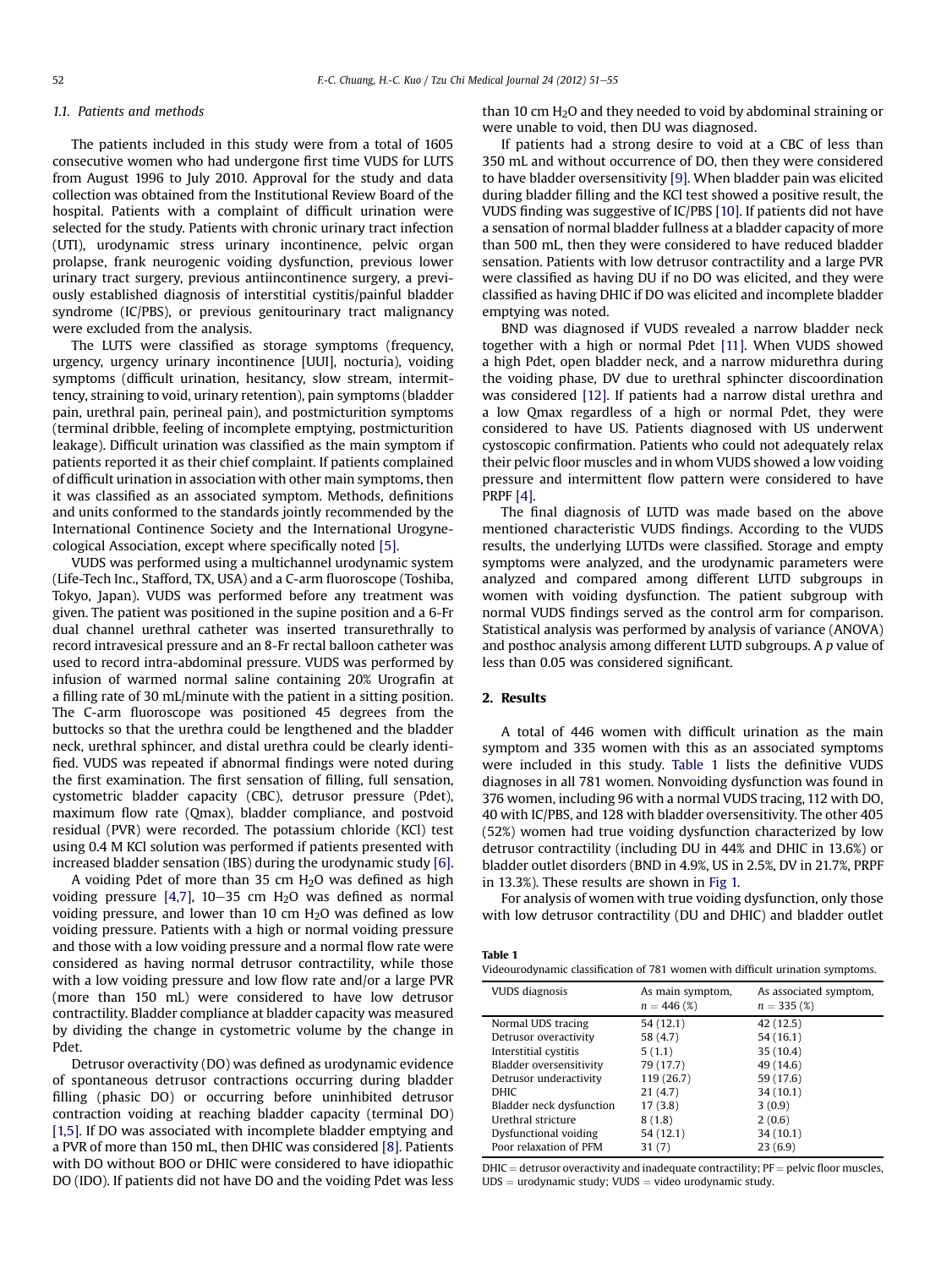<span id="page-2-0"></span>

Fig. 1. Distribution of lower urinary tract dysfunctions in 781 women with symptoms of difficult urination, including 96 with normal urodynamic findings, 280 with nonvoiding dysfunction, and 405 with voiding dysfunction. IC  $=$  interstitial cystitis,  $BND =$  bladder neck dysfunction,  $DU =$  detrusor underactivity, DHIC = detrusor overactivity and inadequate contractility,  $PRPF = poor$  relaxation of the pelvic floor,  $US =$  urethral stricture.

disorders (BND, US, DV, PRPF) were included. The mean age of the DHIC patients (75.1  $\pm$  10.2 years) was significantly higher than that in the other voiding dysfunction subgroups (DU 64.1  $\pm$  17.4; BND  $61.9 \pm 15.7$ ; US  $65.8 \pm 18.9$ ; DV  $52.4 \pm 19.0$ ; PRPF  $56.2 \pm 13.0$ ) and normal UDS controls (55.7  $\pm$  13.9;  $p = 0.000$ ).

Table 2 shows the main clinical symptoms in all voiding dysfunction subgroups. Difficult urination with or without urinary retention was the most common clinical symptom in both the voiding dysfunction and normal VUDS subgroups. Interestingly, urinary retention was only seen in women with DU or DHIC, and was seldom found in women with true BOO, such as BND, US or DV. Storage symptoms as the main LUTS were noted in 17% of women with DU, 24% with DHIC, 15% with BND, 20% with US, 37% with DV, and 33.3% with PRPF. Frequent urination was the second most common symptom in women with PRPF and DV, as well as in women with DU. Pain symptoms were only noted in a few patients with voiding dysfunction. UUI was frequently found in women with DHIC, but was not so frequently in women with BOO.

If we classified LUTS as comprising storage, voiding, pain, and postmicturition symptoms, then most of the voiding dysfunction subgroups had both storage and empty LUTS. Empty symptoms alone were only noted in women with DU but were not frequently found in other subgroups. Pain symptoms were associated with storage and empty symptoms in women with PRPF, but they were less frequently noted in other subgroups (Table 3).

The urodynamic parameters in these voiding dysfunction subgroups are shown in [Table 4.](#page-3-0) Among all subgroups and urodynamic parameters, Pdet was significantly higher in women with

| Table 3 |  |  |
|---------|--|--|
|         |  |  |

Lower urinary tract symptoms of patients with voiding dysfunction.

|                         | Storage<br>LUTS alone | <b>Empty LUTS</b><br>alone | Storage $+$<br>empty LUTS | Storage $+$<br>$empty +$<br>pain LUTS |
|-------------------------|-----------------------|----------------------------|---------------------------|---------------------------------------|
| Normal UDS ( $N = 96$ ) | $\Omega$              | $1(1.0\%)$                 | 82 (85.4%)                | 13 (13.5%)                            |
| DU $(N = 178)$          | 0                     | 23 (13%)                   | 148 (83.6%)               | 6(3.4%)                               |
| DHIC $(N = 55)$         | $\Omega$              | 0                          | 49 (89.1%)                | 6(10.9%)                              |
| $BND (N = 20)$          | $\Omega$              | 0                          | 20 (100%)                 | $\Omega$                              |
| US $(N = 10)$           | $\Omega$              | O                          | 10 (100%)                 | $\Omega$                              |
| DV $(N = 88)$           | $\Omega$              | 1(1.1%)                    | 81 (93.1%)                | 5(5.7%)                               |
| PRPF $(N = 54)$         | 0                     | 1(1.9%)                    | 36 (66.7%)                | 17 (31.5%)                            |
| Total $(N = 405)$       | 0                     | 25(6.2%)                   | 344 (85.4%)               | 34 (8.4%)                             |

 $BND =$  bladder neck dysfunction;  $DU =$  detrusor underactivity; DHIC = detrusor overactivity and inadequate contractility;  $PRPF = poor$  relaxation of pelvic floor;  $US =$  urethral stricture;  $UUI =$  urgency urinary incontinence.

BOO (BND, US, and DV) and lower in women with DU or DHIC, but it was similar to the normal VUDS subgroup and women with PRPF. All voiding dysfunction subgroups had a low Qmax compared with the normal VUDS subgroup, and women with DU had the lowest Qmax among all the subgroups. All subgroups showed a significantly greater PVR and lower bladder compliance than the normal VUDS subgroup. DO was noted in all women with DHIC, 90% of those with US, 65% of those with BND, 64% of those with DV, and none with PRPF.

#### 3. Discussion

Voiding dysfunction in women is not uncommon and can significantly affect the quality of their life. The results of this study revealed that voiding dysfunction in women could have varied etiologies and clinical presentations. It consists of a constellation of symptoms involving both storage and empty phases of the micturition cycle. The etiologies of voiding dysfunction can be low detrusor contractility (57.5%) or bladder outlet disorders (42.5%). However, it is not possible to differentiate these etiologies of voiding dysfunction based on clinical symptoms alone.

Voiding dysfunction can be defined as impaired bladder emptying, and presents with a mixture of LUTS. The etiology of voiding dysfunction can be impaired detrusor contractility or bladder outlet dysfunction as a result of urethral overactivity or anatomic pathologies causing incomplete emptying. [\[2\]](#page-4-0) Assessment of voiding dysfunction is important in women and girls in the prevention and treatment of urinary incontinence, retention, urinary tract infection, and subsequent kidney damage [\[3\]](#page-4-0). Accurate diagnosis is essential to select the correct treatment and prevent complications such as UTI and upper urinary tract deterioration.

Although difficult urination is a common symptom in women visiting urological clinics for LUTS, true voiding dysfunction was only seen in 52% of patients in this study. Women with bladder sensory disorders including bladder oversensitivity, IC/PBS, and DO

#### Table 2

| Main clinical symptoms of patients with voiding dysfunction. |  |  |
|--------------------------------------------------------------|--|--|
|                                                              |  |  |

|                         | Frequency  | Urgency    | UUI         | Difficult urination | Urinary retention | Bladder pain | Micturition pain |
|-------------------------|------------|------------|-------------|---------------------|-------------------|--------------|------------------|
| Normal UDS ( $N = 96$ ) | 27 (28.1%) | 2(2.1%)    |             | 54 (56.3%)          | 2(2.1%)           | 5(5.2%)      | 2(2.1%)          |
| DU $(N = 178)$          | 27 (15.3%) | $1(0.6\%)$ | 2(1.1%)     | 119 (67.2%)         | 27 (15.3%)        |              | $1(0.6\%)$       |
| DHIC $(N = 55)$         | 1 (1.8%)   | 1(1.8%)    | 12 (21.8%)  | 21 (38.2%)          | 17 (30.9%)        | 2(3.6%)      | 1(1.8%)          |
| $BND (N = 20)$          | 1 (5.0%)   |            | $2(10\%)$   | 17 (85.0%)          |                   |              |                  |
| US $(N = 10)$           | l (10%)    | 1(10%)     |             | $8(80.0\%)$         |                   |              |                  |
| DV $(N = 88)$           | 22 (25.3%) | 6(6.9%)    | 4(4.6%)     | 54 (62.1%)          | 1 (1.1%)          |              |                  |
| PRPF $(N = 54)$         | 18 (33.3%) |            |             | 31 (57.4%)          |                   | 5(9.3%)      |                  |
| Total $(N = 405)$       | 70 (17.4%) | 9(2.2%)    | $20(5.0\%)$ | 250 (62.0%)         | 45 (11.2%)        | 7(1.7%)      | $2(0.5\%)$       |

BND = bladder neck dysfunction; DU = detrusor underactivity; DHIC = detrusor overactivity and inadequate contractility; PRPF = poor relaxation of pelvic floor; US = urethral stricture;  $UUI =$  urgency urinary incontinence.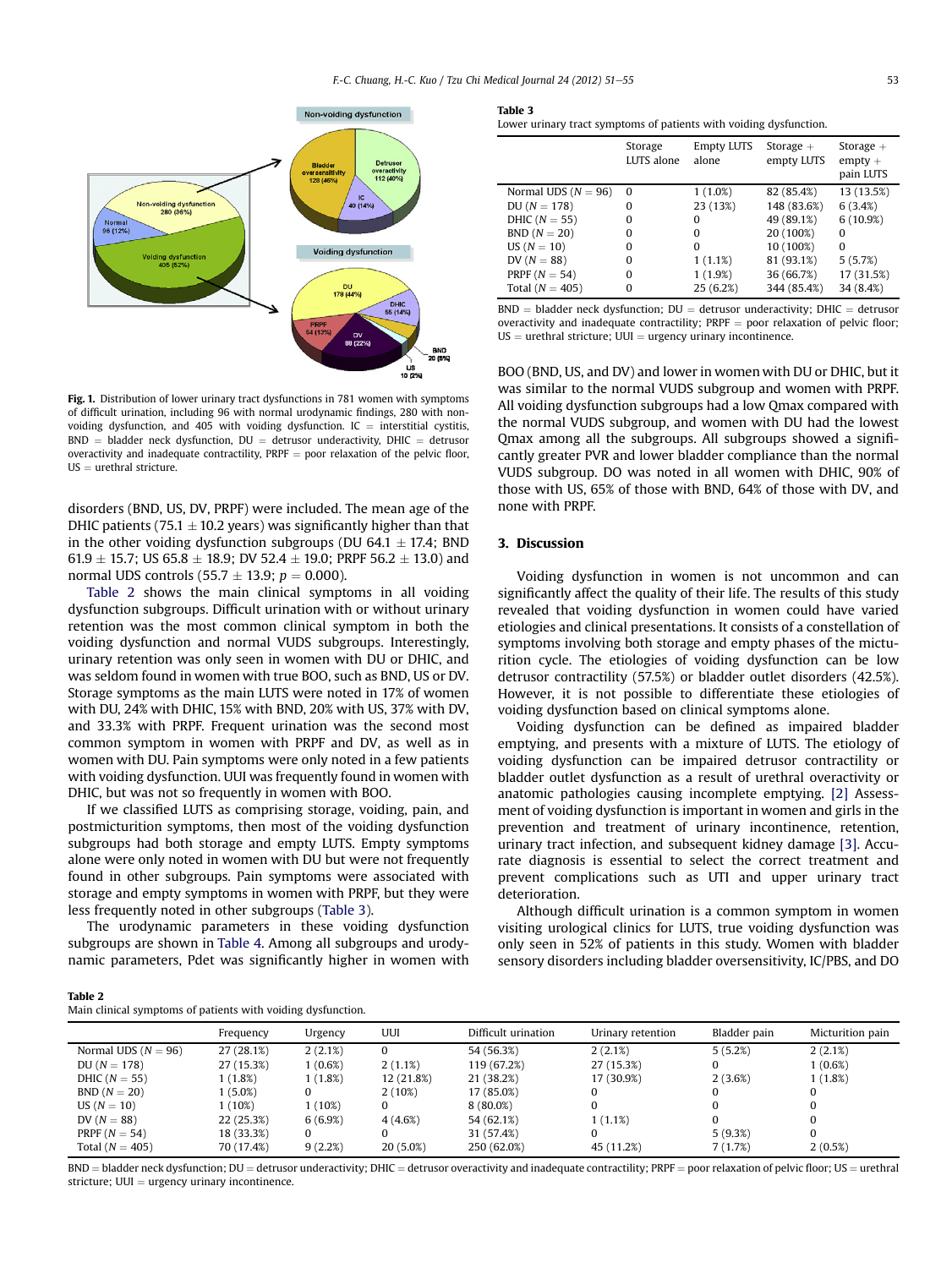<span id="page-3-0"></span>Table 4

|                         | CBC (mL)      | FSF (mL)       | $FS$ ( $mL$ )  | Pdet $(cmH2O)$  | $Qmax$ ( $mL/s$ ) | $PVR$ (mL)    | Compl           | D <sub>O</sub> |
|-------------------------|---------------|----------------|----------------|-----------------|-------------------|---------------|-----------------|----------------|
| Normal UDS ( $N = 96$ ) | $482 \pm 100$ | $215 + 107$    | $395 + 77.5$   | $18.8 \pm 8.98$ | $20.5 \pm 7.95$   | $25.7 + 44$   | $121 + 122$     | 0              |
| DU $(N = 178)$          | $381 \pm 162$ | $294 + 114$    | $359 + 101$    | $5.57 + 4.79$   | $5.31 + 7.61$     | $268 + 201$   | $65.6 + 97.3$   | 0              |
| DHIC $(N = 55)$         | $310 \pm 103$ | $213 \pm 90$   | $294 \pm 112$  | $12.6 \pm 7.6$  | $6.03 \pm 4.59$   | $206 \pm 113$ | $50.7 \pm 58.2$ | 55 (100%)      |
| $BND (N = 20)$          | $313 + 176$   | $151 \pm 76.2$ | $222 + 117$    | $64.3 + 24.5$   | $5.75 + 4.10$     | $155 + 178$   | $69.6 \pm 96.1$ | 13 (65%)       |
| US $(N = 10)$           | $272 \pm 148$ | $116 \pm 61.2$ | $180 \pm 88.1$ | $62.4 + 30.8$   | $6.90 \pm 3.31$   | $126 + 78.9$  | $29.0 \pm 27.3$ | 9(90%)         |
| DV $(N = 88)$           | $314 \pm 156$ | $146 \pm 60.7$ | $210 + 73.7$   | $48.2 + 17.7$   | $9.44 \pm 6.63$   | $120 \pm 131$ | $70.2 \pm 93.7$ | 56 (64%)       |
| PRPF $(N = 54)$         | $377 + 140$   | $166 + 63.7$   | $276 + 81.9$   | $20.1 + 8.7$    | $9.70 + 5.85$     | $108 + 101$   | $75.7 + 72.7$   | 0              |

|  | Urodynamic parameters among groups with voiding dysfunction and normal urodynamic group. |  |  |  |
|--|------------------------------------------------------------------------------------------|--|--|--|
|--|------------------------------------------------------------------------------------------|--|--|--|

 $BND =$  bladder neck dysfunction; CBC = cystometric bladder capacity; Compl = compliance;  $DO =$  detrusor overactivity;  $DU =$  detrusor underactivity; DHIC = detrusor overactivity and inadequate contractility; FS = full sensation; FSF = fist sensation of filling; Pdet = detrusor pressure; PRPF = poor relaxation of pelvic floor; PVR = postvoid residual; Qmax = maximum flow rate;  $US =$  urethral stricture.

and those with normal VUDS findings comprised 48% of the patients with symptoms of difficult urination. Women with increased bladder sensation or DO might feel difficult urination when their bladders are not full enough during voiding. Obstructive symptoms, such as slow stream, dribbling, and straining, are often reported by patients with painful bladder syndrome and IC. One study reported that 48% of IC/PBS patients had BOO, and an increasing severity of IC/PBS was associated with higher voiding pressures [\[13\]](#page-4-0). It is not easy to differentiate true voiding dysfunction from nonvoiding dysfunction based on voiding symptoms alone. However, currently there are no standard guidelines or questionnaires for the differential diagnosis of voiding dysfunction in women with LUTS.

Among all investigation tools, video urodynamics is considered the gold standard for the diagnosis of voiding dysfunction. If a pressure flow study is not performed, then women with LUTS may have voiding abnormalities that are missed by cystometrography alone [\[14\]](#page-4-0). In dysfunctional voiding, hypertonicity and instability of the external urethral sphincter during filling cystometry and impaired external sphincter relaxation during emptying are pathognomonic findings [\[12\]](#page-4-0). Pressure-flow analysis could reveal the existence of BOO and the contractility of the detrusor [\[11\].](#page-4-0)

Interestingly, in this study, storage symptoms were the main LUTS in about  $15\% - 37\%$  of women with voiding dysfunction. However, most of the voiding dysfunction subgroups had both storage and empty symptoms, with or without pain. In addition to the patients with DU, few patients with voiding dysfunction complained of storage or empty symptoms alone.

A diagnosis of voiding dysfunction cannot be made by simple urodynamic study such as uroflowmetry, cystometry or postvoid residual volume. A pressure flow study to investigate the voiding pressure and flow rate during the voiding phase is essential. Compared with the normal VUDS subgroup, the CBC and the bladder compliance were significantly smaller in the other voiding dysfunction groups, indicating that patients with voiding dysfunction might also have a sensory disorder of the bladder. BOO (BND, US, DV) was characterized by a high Pdet and low Qmax and low detrusor contractility (DU, DHIC) by a low Pdet and low Qmax. All voiding dysfunction subgroups had a large PVR. Without VUDS, the actual vesicourethral dysfunction cannot clearly be determined.

Low detrusor contractility due to DU or DHIC was the most common etiology of voiding dysfunction in women, and was seen in 57.5% of women with voiding dysfunction in this study. It is not surprising to find the mean age of women with DU was significantly older than those in the other voiding dysfunction subgroups. Aging women might have multiple medical diseases and loss of systemic energy, which causes the detrusor to contract inadequately and results in a large PVR or urinary retention [\[15\]](#page-4-0). Structural and functional changes accompanying aging may result in altered bladder afferent function, with subsequent reflex impairment of detrusor voiding function [\[16\]](#page-4-0). Although DU is somewhat reversible, women with low detrusor contractility and a large PVR should be managed with clean intermittent catheterization until bladder function has recovered [\[17\].](#page-4-0)

In this study, we also found that the bladder first and full sensations were reduced in women with DU and DHIC. Although the bladder capacity was smaller than in the controls, patients had an impaired bladder sensation with (in DHIC) or without (in DU) DO causing urinary incontinence or urinary retention. Previous study has provided electrophysiologic evidence that indicates an association between impaired A-delta as well as C fiber bladder afferent pathways and poor emptying function in women with diabeten with detrusor underactivity [\[18\].](#page-4-0) Geriatric urge incontinence, especially in combination with reduced bladder sensation, is associated with specific cortical abnormalities such as frontal and global cortical underperfusion and cognitive impairment [\[19\]](#page-4-0).

Pelvic floor dysfunction involves the development of hypertonic and dysfunctional muscles resulting in elimination problems, chronic pelvic pain, and voiding disorders [\[20\].](#page-4-0) DV is a condition characterized by lack of coordination between the urethral sphincter and detrusor during voiding [\[3\]](#page-4-0). PRPF is a condition in which the pelvic floor muscles fail to relax in initiation or during micturition. Although these two LUTD are possibly due to different etiologies, they may present with similar symptoms. Storage symptoms are even more common than voiding symptoms in women with DV [\[12\]](#page-4-0). We found that most women with PRPF presented with both storage and voiding symptoms, but it is not easy to differentiate between PRPF and DV without VUDS.

This study also revealed that PRPF was commonly found in women with voiding dysfunction. VUDS frequently shows that a woman is a nonvoider or needs to void with the aid of abdominal straining [\[21\].](#page-4-0) Therefore, free voiding uroflowmetry is important to establish a diagnosis of PRPF. Only in women with consistent uroflow-metric findings between free uroflow and VUDS can a diagnosis of PRPF be made. The Pdet in PRPF is normal and the CBC is significantly greater than in female BOO, suggesting that the voiding dysfunction among women with PRPF is probably due to pelvic floor muscle dysfunction but not anatomic BOO.

In this study, difficult urination was the most common main symptom in patients with anatomical BOO (85% in BND and 80% in US). Although difficult urination was also commonly found in patients with DV and PRPF (62.1% and 57.4%, respectively), more women with DV had storage symptoms such as frequency, urgency, and UUI as main symptoms. This difference in presenting symptoms between these BOO subgroups could be due to different pathophysiology in functional and anatomical bladder outlet disorders in DV and BND or US. Patients with increased urethral sphincter tone and pelvic floor muscle hyperactivity not only have increased urethral resistance but also increased bladder sensation or they develop DO through neuromodulation, resulting in different types of sensory dysfunctions [\[22\]](#page-4-0).